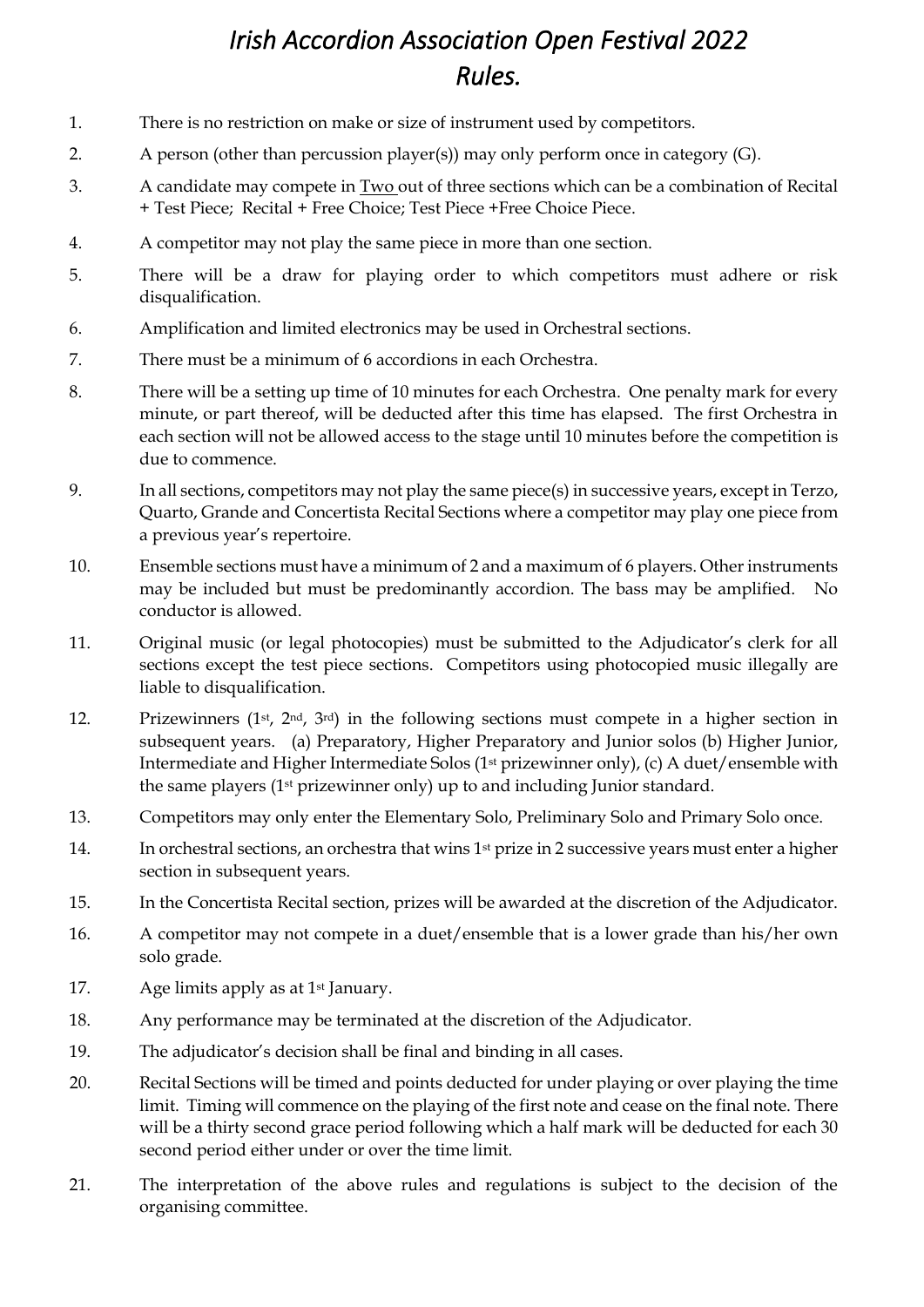## **Irish Accordion Association Open Festival 2022**

|   | NAME OF SECTION                      | <b>TEST PIECE</b>                                  | <b>TIME</b>  | <b>ENTRY</b> |
|---|--------------------------------------|----------------------------------------------------|--------------|--------------|
|   |                                      |                                                    | <b>LIMIT</b> | <b>FEE</b>   |
| A | <b>Elementary Solo</b>               | Any piece from RIAM Cara Céim 1 Syllabus           |              | £15          |
| A | <b>Preliminary Solo</b>              | Any piece from RIAM Cara Céim 2 Syllabus           |              | £15          |
| A | Primary Solo                         | Any piece from RIAM Cara Céim 3 Syllabus or        |              | £15          |
|   |                                      | <b>RIAM Primary Accordion Syllabus</b>             |              |              |
| A | Preparatory Solo TP                  | Sway In - Oliver Loh - NICE'N EASY for Accordion   |              | £16          |
|   |                                      | (Jetelina)                                         |              |              |
| A | Preparatory Solo OC                  | Any Grade 1 RIAM or BCA piece                      |              | £16          |
| A | Higher Preparatory Solo TP           | Set In Motion - Oliver Loh - NICE'N EASY for       |              | £18          |
|   |                                      | Accordion (Jetelina)                               |              |              |
| A | Higher Preparatory Solo OC           | Any Grade 2 RIAM or BCA piece                      |              | €18          |
| A | Junior Solo TP                       | Hotline - Jekic - POPLINE (Verlag Purzelbaum)      |              | £19          |
| A | Junior Solo OC                       | Any Grade 3 RIAM or BCA piece                      |              | £19          |
| A | Higher Junior Solo TP                | für<br>Freundlicher Empfang - Album<br>Konzert     |              | €20          |
|   |                                      | undWettbewerb (Verlag Purzelbaum)                  |              |              |
| A | Higher Junior Solo OC                | Any Grade 4 RIAM or BCA piece                      |              | €20          |
| A | Intermediate Solo OC                 | Any Grade 5 RIAM or BCA piece                      |              | €20          |
| A | Higher Intermediate Solo OC          | Any Grade 6 RIAM or BCA piece                      |              | €20          |
| A | Senior Solo                          | Any Grade 7 or Grade 8 RIAM or BCA piece           |              | €20          |
| A | Adult/Late Starter Solo              | Free Choice                                        | $4^{\prime}$ | €18          |
| B | Primo Recital (Born 2012 or later)   | Free Choice Programme                              | $2' - 4'$    | €22          |
| В | Secondo Recital (Born 2010 or later) | Free Choice Programme                              | $3' - 5'$    | €24          |
| B | Terzo Recital (Born 2008 or later)   | Free Choice Programme                              | $5' - 8'$    | €24          |
| B | Quarto Recital (Born 2006 or later)  | Free Choice Programme                              | $6' - 9'$    | €26          |
| B | <b>Grande Recital</b> (any age)      | Free Choice Programme                              | $7' - 12'$   | €28          |
| B | Concertista Recital                  | Free Choice Programme                              | $10 - 15'$   | €30          |
|   |                                      | Confined to any prizewinner of Senior Solo.        |              |              |
|   |                                      |                                                    |              |              |
| F | Preparatory Duet                     | Free Choice within Grade                           |              | £16          |
| F | Higher Preparatory Duet              | Free Choice within Grade                           |              | €18          |
| F | Junior Duet                          | Free Choice within Grade                           |              | £19          |
| F | Higher Junior Duet                   | Free Choice within Grade                           |              | €20          |
| F | Under 16 Ensemble                    | Free Choice may include other instruments but must | 5'           | €8 per       |
|   | (all players born 2006 or later)     | be predominantly accordion.                        |              | person       |
| F | Open Ensemble                        | Free Choice may include other instruments but must | 8'           | €8 per       |
|   |                                      | be predominantly accordion.                        |              | person       |
| G | Primary Orchestra                    | Free Choice within Grade                           |              | €25          |
| G | Preparatory Orchestra                | Free Choice within Grade                           |              | €30          |
| G | Junior Orchestra                     | 1 piece from Elementarstufe, List für Akkordeon    |              | €35          |
|   |                                      | Orchester, (www.dhv-ev.de)                         |              |              |
| G | Intermediate Orchestra               | 1 piece from Mittelstufe, List für Akkordeon       |              | €40          |
|   |                                      | Orchester, (www.dhv-ev.de)                         |              |              |
| G | Senior Orchestra                     | Free Choice Programme - of a standard equal to     | 15'          | €50          |
|   |                                      | Oberstufe/Höchtststufe (DHV)                       |              |              |
| G | Late Starter Orchestra               | Free Choice                                        | 5'           | €25          |
| H | Entertainment Orchestra              | Free Choice - Light/Pop/Folk music                 | 8'           | €35          |

**Royal Irish Academy of music - list available [www.riam.ie](http://www.riam.ie/) British College of Accordionists – list available [www.accordions.com/bca/index.htm](http://www.accordions.com/bca/index.htm) Jetelina - Bahnhofstrasse 40-42, 78647 Trossingen, Deutschland, E-Mail: [info@nowula.de](mailto:info@nowula.de) Charnwood Publications – [charnwoodmusic@btinternet.com](mailto:charnwoodmusic@btinternet.com)**